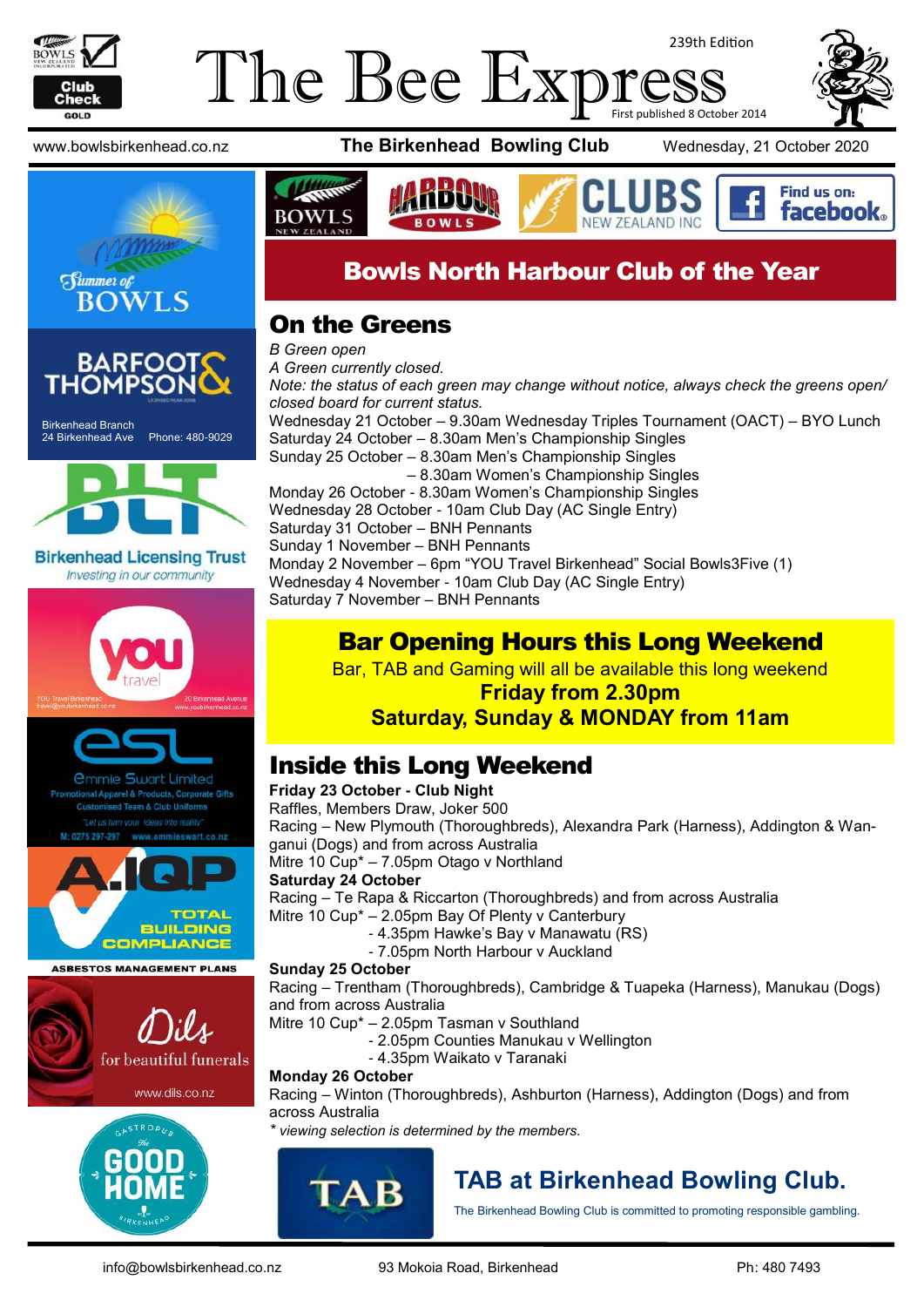



155 Wairau Road ph: 444 5756 www.wheelsonwairau.co.nz









**Birkenhead Licensing Trust** Investing in our community



# **Tuesday 3 November @ Birkenhead Bowling Club Stuie's Punters Bar & Winning Post Lounge**

#### Stingers and Bees

Birkenhead winners of the inaugural Bowls North Harbour PPL (Power Play Pairs league) back in the 2017-18 season when it was played over a series of evenings, has done it again but in the new compressed time frame of playing the entire completion over two days at one venue.

The quick-fire format of five end, two set, two bowl pairs was played over two days last weekend at Browns Bay, Birkenhead fielded two sides, Birkenhead Bees and Birkenhead Stingers. At the conclusion of play on day one Birkenhead Bees, Daymon Pierson, Randall Watkins (s), Mark Rumble, John Hindmarch (s), Jimmy Heath, Lionel Drew (s) had secured top spot in Section 1 while Birkenhead Stingers, Peter Nathan, Millie Nathan (s), Martin, Short, Mick Moodie (s), Chad Nathan, Gary Wallace (s), topped section 4. Sunday saw the five section winners playing each other with the winner overall to be crowned Bowls North Harbour PPL Champion. Birkenhead's two sides were joined by Mairangi Green, Takapuna Gold and Orewa Seagulls to make up the five in the top section.

Round 1 and the Bees came away with 2 wins and a loss on a tie break against Mairangi. While the Stingers came away on top of Takapuna with 2 wins.

Round 2 the Bees took on Orewa and secured 2 wins, while the Stingers rested up with a bye.

Round 3 the Bees and the Stingers clashed with the Bees licking their wounds going down to the Stingers. Round 4 and time to regroup as the Bees were on the bye, while the Stingers tackled Mairangi, with Mairangi taking 2 wins as opposed to the Bees 1 win.

Round 5, the final round, the Bees had Takapuna to contend

own and came away with 2 wins. The Sting-



with, but they held their BNH PPL Champions - Birkenhead Stingers: (left to right) Mick Moodie, Martin Short, Peter Nathan, Gary Wallace, Chad Nathan, Milly Nathan

ers ended the day with 2 wins over Orewa.

At the conclusion of play, the dust settled and sometime collocating the results, Birkenhead Stingers were declared the BNH PPL Champions followed by Takapuna Gold. Birkenhead Bees finished in fourth behind Orewa Seagulls in third, with Mairangi Green trailing the field in fifth.

Not a bad couple of days out on the greens with Birkenhead's two sides coming in first and fourth out of twenty five sides.

Past BNH PPL Winners: 2017-18 Birkenhead , 2018-19 Orewa , 2019-20 Northcote 2020-21 Birkenhead

*Next Centre event is Pennants starting off Saturday morning 31 October on the greens across North Harbour. Sides for this have been selected and are available on the white board in the Club*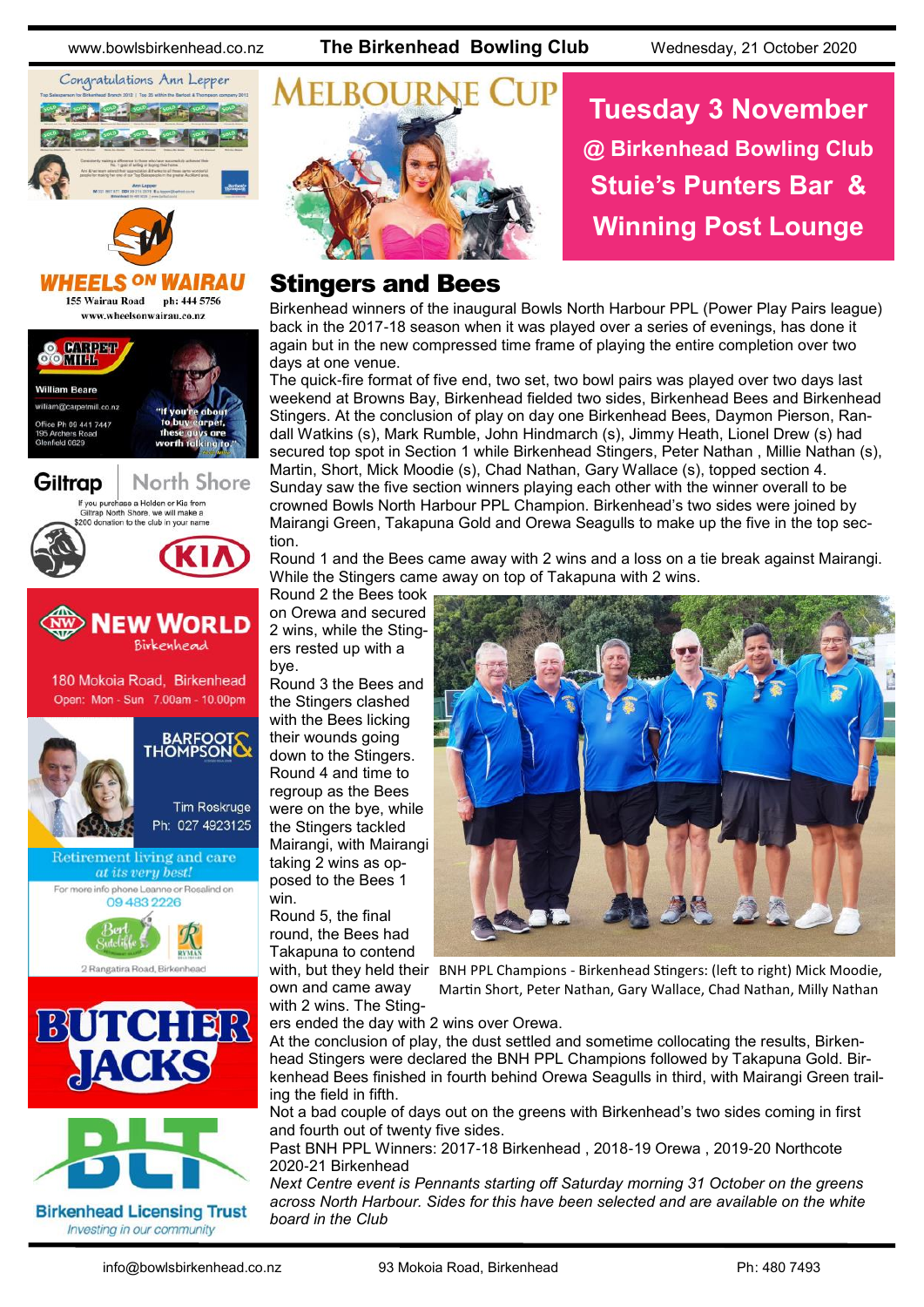

Birkenhead Branch 24 Birkenhead Ave Phone: 480-9029













#### **Handicap Singles & Pairs Quarter Finals** Games to be completed/resulted by Friday 13 November

#### Markers Saturday and Sunday

This Saturday at 8.30am sees the Men's Singles get under way. Markers are required for morning and afternoon games. If you can help out put your name on the white board in the Club. The Women's Singles gets underway the following day and they too will need markers, a chance for the men to return the favour of the previous day.

## Christmas Shield 2020

The annual Birkenhead vs Northcote challenge has been run for over 50 years. Birkenhead regained the Shield last year on Northcote's greens after Northcote's monumental win the previous year at Birkenhead.

This year's Christmas Shield will be played at Birkenhead, 5.30pm Tuesday 8 December, dress mufti, followed by a meal. More details to come as we get closer to the date.

#### Pierson, Huriwai, Heath, Nathan, Watkins.

Bowls North Harbour announced the Men's Rep Squad of 18 players on Tuesday. In the squad are five Birkenhead players, congratulations Daymon Pierson, Jack Huriwai, Jim Heath, Peter Nathan and Randall Watkins.

The teams for the Battle of the Bridge (Sunday, 6 December) will be named within the next week. BNH require 16 players so there will be 2 reserves.

BNH Rep Squad of 18 players: – B.Robertson, B.Telfer, B.Malcolm, B.O'Riley, B.Wilson, C.Hockley, **D.Pierson**, G.Skellern, G.Taylor, **J.Huriwai**, J.Brosnan, J.Belcher, **J.Heath**, **P.Nathan**, **R.Watkins**, S.Poppleton, S.Cox, W.Howden.

#### Continuous Ham Raffles

Christmas is fast approaching and again the continuous ham raffles are now on sale at the bar. Two dollars per number, per raffle. Each raffle is drawn the Friday after it is sold out. Drawn during the club membership draw time slot. Winning raffles may be collected after 5pm Wednesday 16 December from Birkenhead Bowling Club. Raffles not collected on the 16 December will be named and placed in the chiller for collection, the club and persons running the raffle are not responsible for any raffles left in the chiller

# 2021 Summerset National Singles & Pairs

Don't forget to get your entries in for the 2021 Summerset Nationals' Singles and Pairs - (Men, Women and Disabled), to be hosted in Auckland from January 2 to January 8, 2021. Entries are now open, head along to Bowls New Zealand's website (https:// bowlsnewzealand.co.nz) for all the information you need in the lead up to the competition. More information will be added as entries are confirmed and draws are completed.

#### Handbook updates:

The following updates are changes or additions to the playing membership lists. Garry Wallace remove landline number Trish Croot change from Social to Full, grade: Skip Steve Yates change from Social to Full, grade: Three Max Thompson - First Year, grade: Lead Sue Thomas - change from Social to First Year, grade: Three Fay Jones - First Year, grade: Lead William Tonga - First Year, grade: Lead Bev Rolfe - First Year, grade: Lead Don Martin – grade Two, over 30 years of experience. Jerome Rusk – remove, resigned from Club David Payne – remove, resigned from Club Please ensure that the Secretary is advised of any change of postal address, email address or telephone number. Resignations are to be in writing to the Club Secretary Email: secretary@bowlsbirkenhead.co.nz

# **MEMBERS DRAW**

**Wednesday between 5-6pm & Friday between 5-7pm**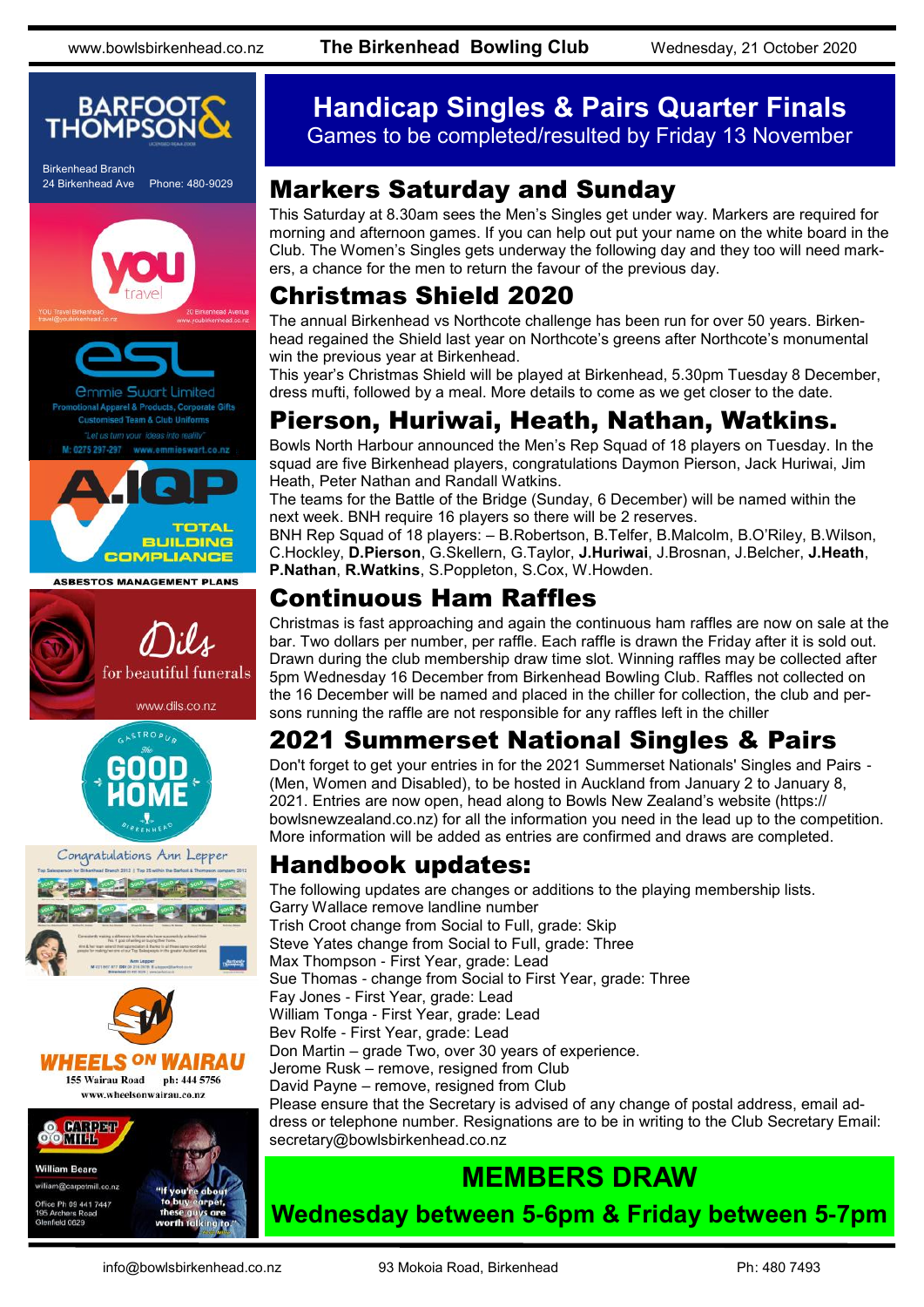

#### Social Bowls3Five

Join YOU Travel Birkenhead Social Bowls3Five and see what's been missing from your Monday evenings. This isn't like the game your grandfather plays. It's noisy, social, meet new people, short time, bar open, meal provided and loads of prizes each night. Phone Evan if you want in 021 057-5491 All starts 6pm Monday 2 November

## The Tradition Continues

A very successful Charity Tournament was held back in February thanks to the hard work put in by a number of our members. The tradition of over 40 years, the annual Birkenhead Charity Tournament (OACF) is alive and well and returns Saturday 6 February 2021. Again we are doing it for that cause very close to the heart of the Birkenhead Bowling Club and that is an amazing organisation in Auckland - the Harbour Hospice. Which is the outcome of the merge of the North Shore, Hibiscus & Warkworth/Wellsford Hospice regions. Everything the Club raises will stay to help patients and families living in the North Shore region. We are thankfully for the continued support of Birkenhead RSA. The dynamic duo Bernie and Stu are donating their time and looking after morning tea and lunch. The food itself will be worth the entry fee alone. Our patron Shane Prince will take on the auctioneer's duties again, squeezing out every last dollar for Hospice. We hope to have as many raffles and auction items as we can with all monies going to Harbour Hospice. If anyone can help out with donated items suitable for raffles and auctions please contact Louise Fox 021 2357121. We are also on the hunt for helpers on the day, if you can spare some time on the day contact Emmie 0275 297297 your assistance will be appreciated. The tournament is open any combination fours (OACF), but in the spirit of the day all teams are expected to have at least one non-bowler in the team. The dress code for the day is mufti with soft flat soled heelless shoes or bare feet. Teams aren't playing for the town hall clock but there will be various prizes on offer. One of the most coveted is the best dressed team. Morning tea and lunch is included in the entry fee. Entries, team and single entry, are now open on the whiteboard in the Club or phone the Club (480 7493). Entry is \$60 per team or \$15 per person and is payable on the day. If you want to play and aren't in a team "Single Entry" and we will do our best to get you out and playing. Let's all get in behind this and make it the best to date.

#### Centre Reminders

*The information below is direct from the Centre*

- 1. All Centre tournaments can be entered online at any time before the entry closing date. If you can see the tournament in the online registration list you can enter it 2. Next Club tournaments.
	- **Pennants** played on 31 Oct, 1, 7 & 8 November Entries closed on Friday  $16<sup>th</sup>$  October. The Conditions of Play will be published in the next week

**Bowls3Five weekend** – played on 21<sup>st</sup> & 22<sup>nd</sup> November

Entries close on Friday  $6<sup>th</sup>$  NovemberEach club may enter multiple sides The number of players in each club side will be 3 players and must be mixed with a minimum of 1 female and 1 male in each side playing

Play will be in a team of one triples team, playing 2 bowls each player in two sets of 5 ends for each game played.

All players in each club side must be members of the same club

No sponsored side names will be accepted if found to be in conflict with any of the of the Bowls North Harbour sponsors

The winner of this competition will represent Bowls North Harbour in the Regional and National finals which will follow on from this competition.

#### **3. Umpires Tournament**

Friday 6<sup>th</sup> November at Mairangi Bowling Club. Find the entry form in your BNH handbook for the details

Let's all support this great team who do essential work at our tournaments.

- **4. Masters Entries** it is time to put your entries in
	- Closing date is 16<sup>th</sup> December
		- a. Register online (preferred method)
		- b. Complete and send in a completed entry form with your payment
- **5. BNZ CEO meeting** 27<sup>th</sup> October at 6 pm @ Browns Bay Bowling club

Bowls NZ will make a presentation and field any questions that we/you may have for them.

Looking forward to all clubs sending a team of representatives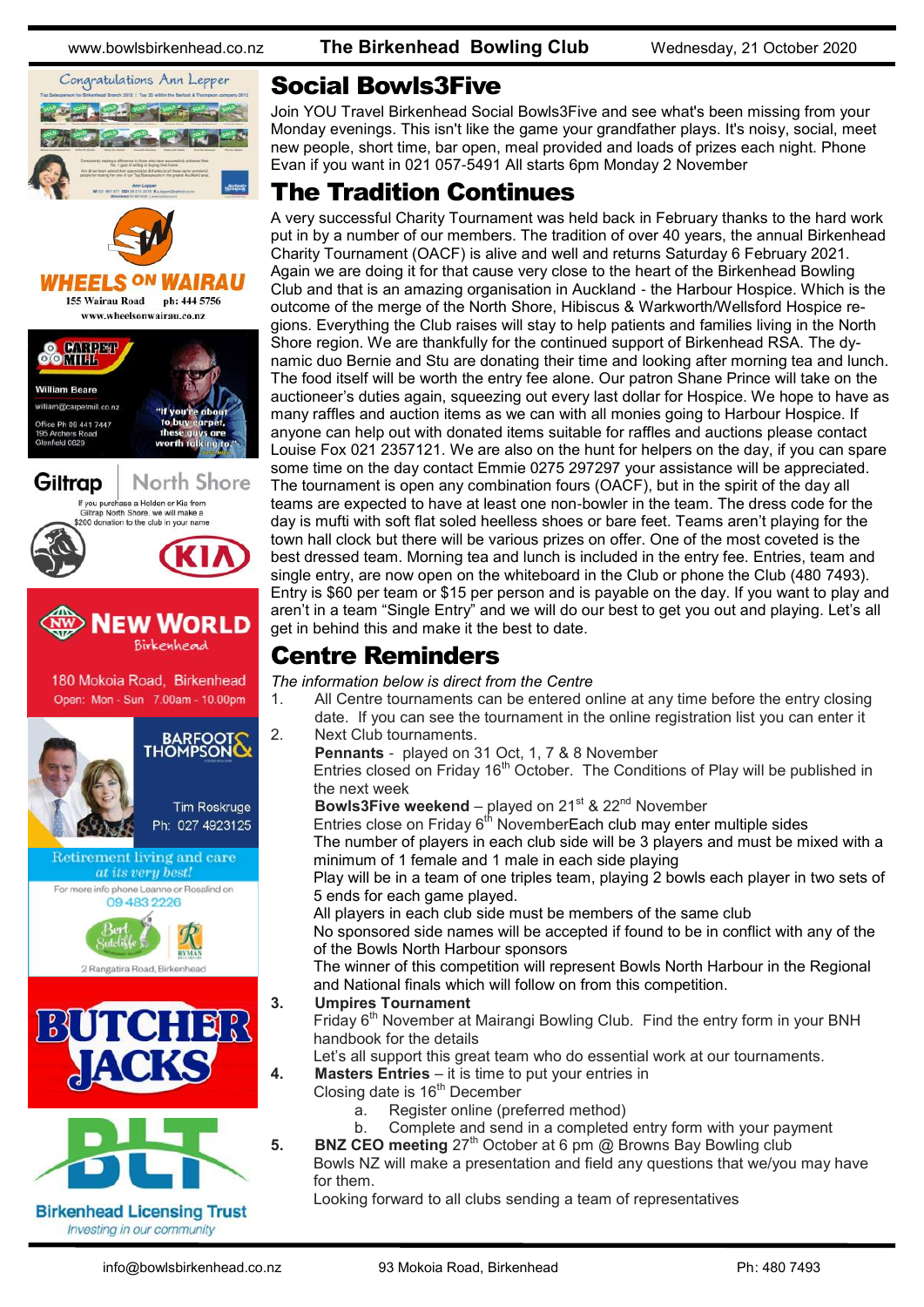![](_page_4_Picture_3.jpeg)

# JOKER 500 WEDNESDAY & FRIDAY

# Bowls3Five is Back on TV

Bowls3Five got underway on our screens at 5pm last night. Bowls3Five will be live on your screens twice a week from the 20th of October until the 9th of December!. The 5pm games are free on Sky's Next platform (You Tube), while all games are available live on Sky's Sports channel. Initially starting off with a virtual crowd, but this may change as the Covid levels/restrictions change. So put the "do not disturb" sign out Tuesday and Wednesday evenings and sit back for your weekly dose of live bowls on the telly. *The 5pm game will be on the screens at the Club each night and if there is enough interest we will stay open for the 7pm game.*

| Week              | <b>Date</b>               | Team 1                                  | Team <sub>2</sub>           | <b>Time</b> |
|-------------------|---------------------------|-----------------------------------------|-----------------------------|-------------|
| Week One          | Tuesday 20 October        | <b>Stoke Thunder</b>                    | Elmwood Park Saints         | 5.00pm      |
|                   |                           | Hinuera Heat                            | Manurewa Cosmopolitan Kites | 7.00pm      |
|                   | Wednesday 21 October      | Gore Rams                               | Royal Oak Rockets           | 5.00pm      |
|                   |                           | <b>Stokes Valley Vipers</b>             | <b>Pt Chevalier Pirates</b> | 7.00pm      |
| Week Two          | Tuesday 27 October        | Hinuera Heat                            | <b>Elmwood Park Saints</b>  | 5.00pm      |
|                   |                           | <b>Stoke Thunder</b>                    | <b>Stokes Valley Vipers</b> | 7.00pm      |
|                   | Wednesday 28 October      | Royal Oak Rockets                       | Manurewa Cosmopolitan Kites | 5.00pm      |
|                   |                           | Gore Rams                               | <b>Pt Chevalier Pirates</b> | 7.00pm      |
| <b>Week Three</b> | Tuesday 3 November        | Royal Oak Rockets                       | <b>Pt Chevalier Pirates</b> | 5.00pm      |
|                   |                           | Manurewa Cosmopolitan Kites             | Elmwood Park Saints         | 7.00pm      |
|                   | Wednesday 4 November      | Hinuera Heat                            | <b>Stokes Valley Vipers</b> | 5.00pm      |
|                   |                           | Gore Rams                               | Stoke Thunder               | 7.00pm      |
| Week Four         | Tuesday 10 November       | <b>Stoke Thunder</b>                    | Manurewa Cosmopolitan Kites | 5.00pm      |
|                   |                           | Elmwood Park Saints                     | Royal Oak Rockets           | 7.00pm      |
|                   | Wednesday 11 November     | <b>Stokes Valley Vipers</b>             | Gore Rams                   | 5.00pm      |
|                   |                           | <b>Pt Chevalier Pirates</b>             | Hinuera Heat                | 7.00pm      |
| Week Five         | Tuesday 17 November       | Hinuera Heat                            | <b>Gore Rams</b>            | 5.00pm      |
|                   |                           | Royal Oak Rockets                       | Stoke Thunder               | 7.00pm      |
|                   | Wednesday 18 November     | <b>Pt Chevalier Pirates</b>             | Manurewa Cosmopolitan Kites | 5.00pm      |
|                   |                           | Elmwood Park Saints                     | <b>Stokes Valley Vipers</b> | 7.00pm      |
| <b>Week Six</b>   | Tuesday 24 November       | <b>Stokes Valley Vipers</b>             | Royal Oak Rockets           | 5.00pm      |
|                   |                           | <b>Stoke Thunder</b>                    | Hinuera Heat                | 7.00pm      |
|                   | Wednesday 25 November     | <b>Pt Chevalier Pirates</b>             | <b>Elmwood Park Saints</b>  | 5.00pm      |
|                   |                           | Manurewa Cosmopolitan Kites             | <b>Gore Rams</b>            | 7.00pm      |
| Week Seven        | <b>Tuesday 1 December</b> | Manurewa Cosmopolitan Kites             | <b>Stokes Valley Vipers</b> | 5.00pm      |
|                   |                           | Elmwood Park Saints                     | Gore Rams                   | 7.00pm      |
|                   | Wednesday 2 December      | <b>Pt Chevalier Pirates</b>             | Stoke Thunder               | 5.00pm      |
|                   |                           | Royal Oak Rockets                       | Hinuera Heat                | 7.00pm      |
| Week Eight        | <b>Tuesday 8 December</b> | 6th                                     | 7th                         | 5.00pm      |
|                   |                           | 2nd                                     | 3rd                         | 7.00pm      |
|                   | Wednesday 9 December      | <b>FINAI</b><br>Winner 2nd v 3rd<br>1st |                             | 7.00pm      |

5.00pm match will play on Sky Sport and Sky Sport NEXT (YouTube) 7.00pm match will play on Sky Sport

ALL games will be exclusive to Sky Sport and Sky Sport NEXT

Channels to be advised.